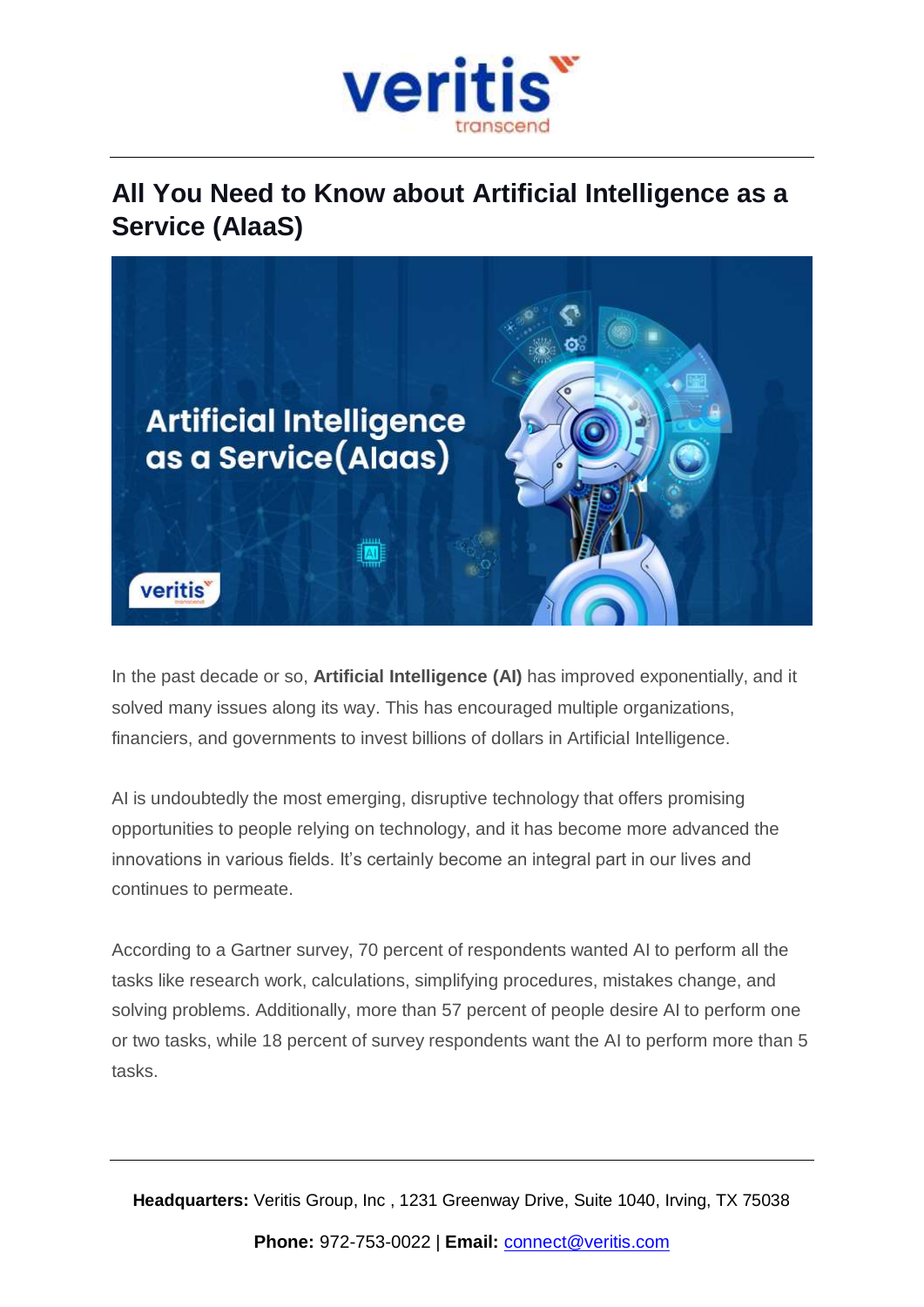A separate analysis by Research and Markets estimated that the global market for Artificial Intelligence as a service is expected to grow around USD 11.6 billion by 2024.

**Before digging deep into the article, let's understand Artificial Intelligence as a service (AIaaS), AIaaS types, and Artificial Intelligence merits and demerits.**



# **Artificial Intelligence Introduction**

The term AI is not a new technology for researchers as it was first created as the "first artificial intelligence program" known as "Logic Theorist". John McCarthy planted the seeds of Artificial Intelligence in 1955. In 2011, IBM's Watson conducted a quiz show that showcased AI solving riddles and complex problems effectively and quickly.

In 2012, Google introduced an Android app feature called "Google now" which provides information to the user as a predication. The concepts of **Machine Learning**, data science, deep learning, the **Internet of Things**, and big data are trending technologies in the IT field right now.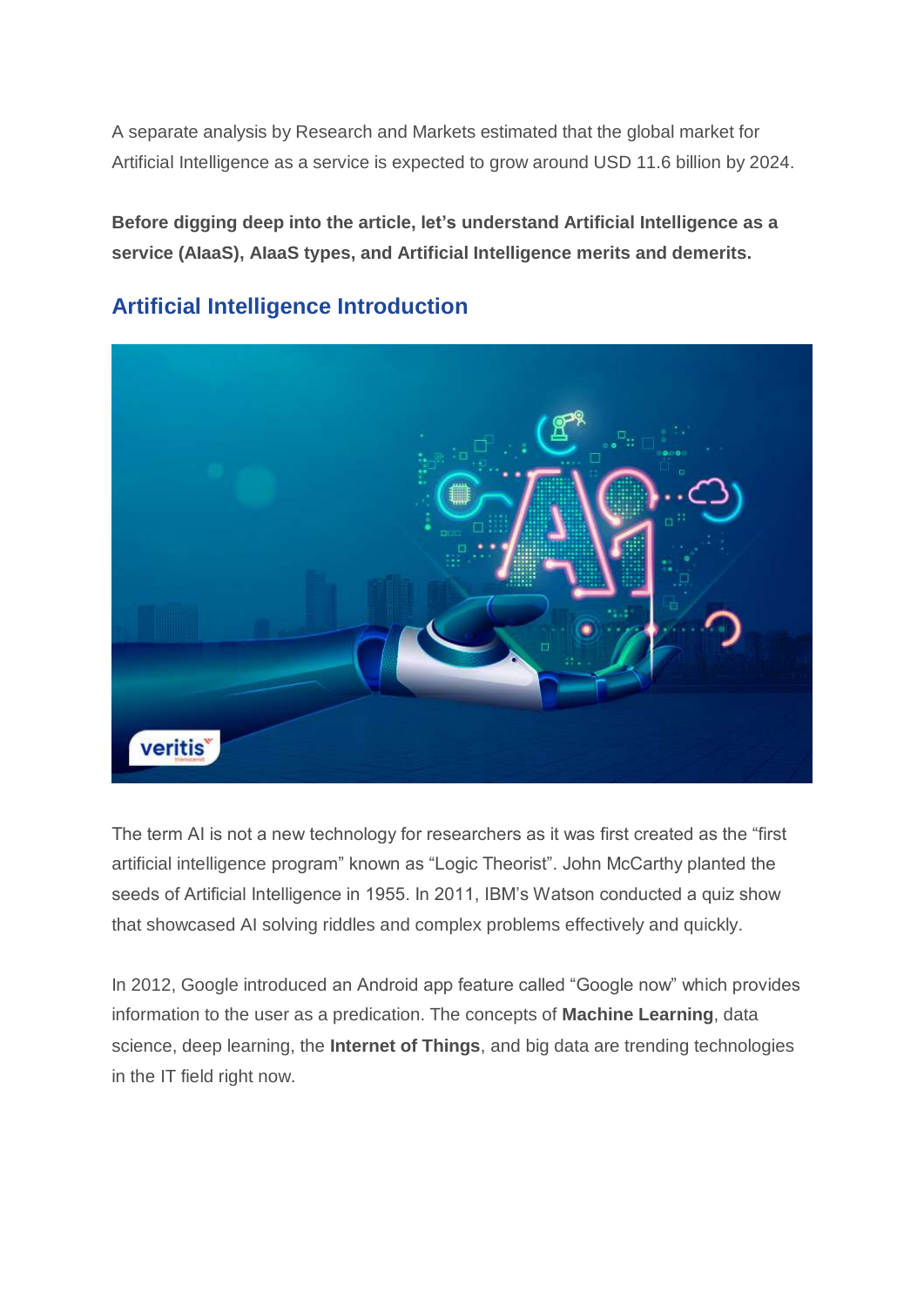

# **What is AIaaS?**

Artificial Intelligence enables a computer brain to think or perform tasks as human brain performs. It performs tasks like translating languages, robotic control, playing chess, pattern recognition and so much more with the affordability and flexibility of a third-party service solution. Computers can perform specific tasks that only intelligent humans one could perform. The term Artificial Intelligence changes its meaning constantly as it recedes.

Artificial Intelligence as a service, also known as AIaaS, is the concept of everything as a tool that offers advanced AI functionalities to an organization with minimal cost. In the last few years, IT industry leading companies such as IBM (Developer Cloud), Microsoft (Azure), Amazon (Web Service), and Google (Cloud Platform) have started to offer Artificial Intelligence as a Service.

#### **Useful Link: AWS Vs Azure Vs GCP – Choose Your Cloud [Platform!](https://www.veritis.com/blog/aws-vs-azure-vs-gcp-the-cloud-platform-of-your-choice/)**

In most cases, companies don't need to hire a large team of experts to integrate AI, and they don't require developing AI software in-house. In addition, with an AIaaS model, you can pay for the services you require and upgrade to higher plans when your data and business scale.

AI encloses disparate technologies including Natural Language Processing (NPL), computer vision, machine learning, and robotics. Although you may be aware of the concepts such as infrastructure as a service (IaaS), platform as a service (PaaS), function as a service (FaaS), and software as a service (SaaS), AIaas also offers 'as a service' solutions hosted by a third-party vendor.

**Headquarters:** Veritis Group, Inc , 1231 Greenway Drive, Suite 1040, Irving, TX 75038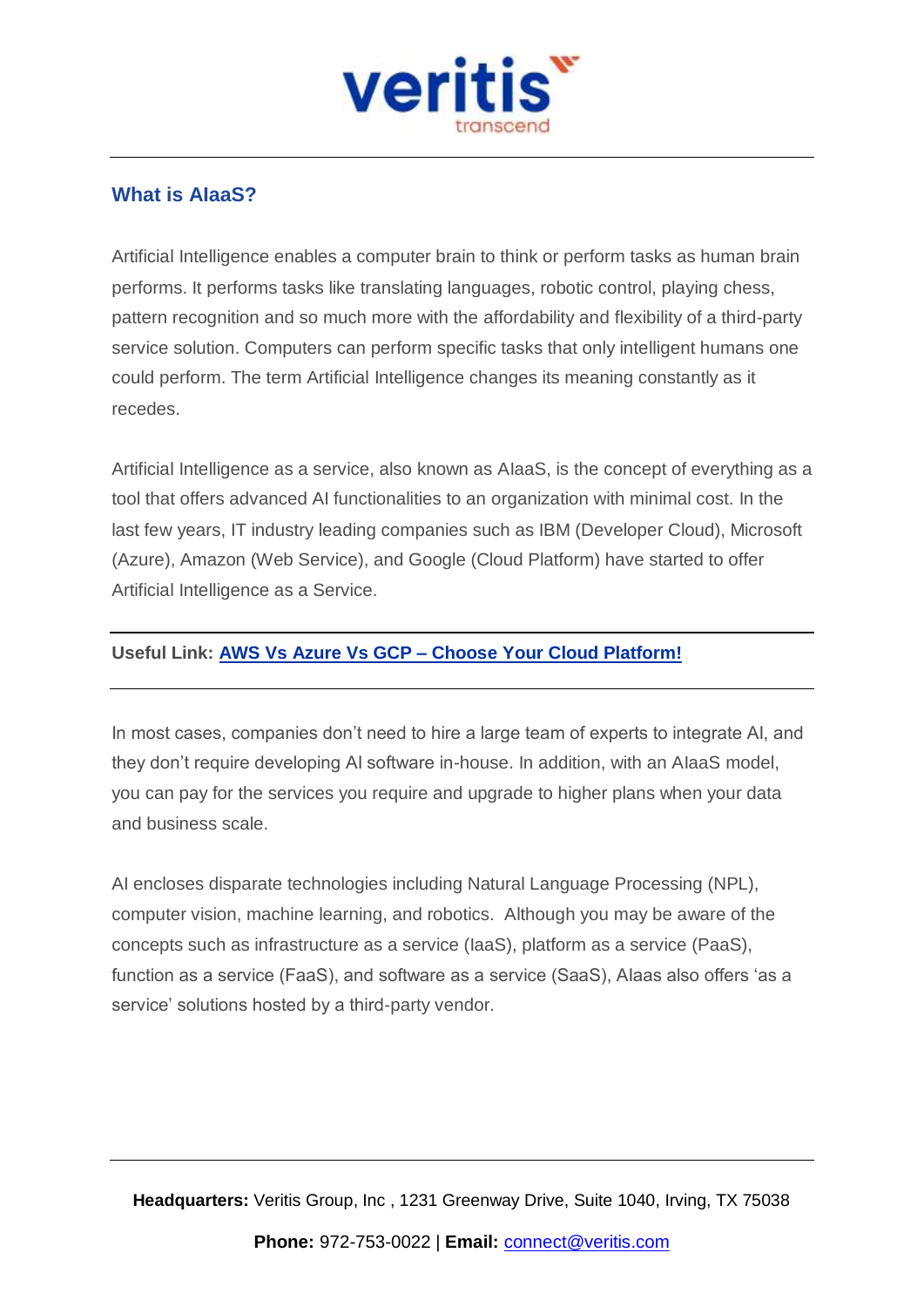# **AIaaS Types**



There are multiple types of AI services currently available in the market, and enterprises have to pick the correct type of AIaaS tool. By doing so, you are aware of the multiple types of services in Artificial Technology. Broadly, there are three best types of AIaas solutions, and they are

- **Bots**
- APIs (Application Programming Interface)
- Machine Learning

#### **Bots**

In the current era, regardless of whether you search the web for anything from educational websites to shopping stores, you come across bots known as chatbots. Chatbots are text-or voice-based interfaces that simulate a natural human conversation.

Chatbots are typically interpreted and process the user's text and provides an instant pre-set answer. They combine both machine learning capabilities and natural language processing (NPL) algorithms to understand human being's conversation and provides relevant information.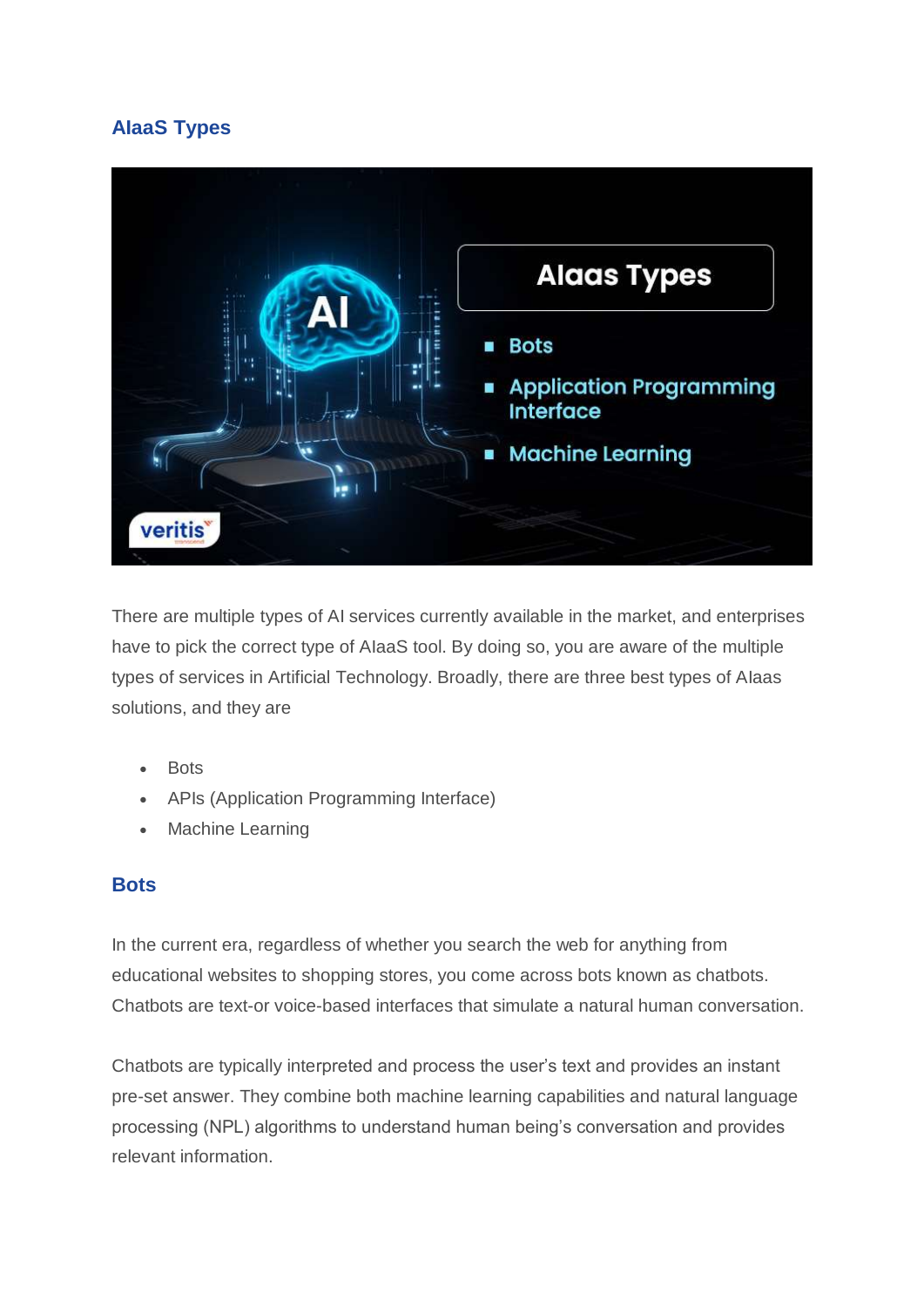

Text-based chatbots are deployed online on social media platforms and websites, while voice-based chatbots are used for sorting customer service and call deflection. They are being increasingly used nowadays and one can witness them in action when you contact a company's customer care. The chatbot gleans off the required preliminary information and makes it easier for the customer and help desk personnel to understand an issue better.

## **APIs**

An Application Programming Interface (API) is a software intermediary that allows two applications to communicate with each other. APIs permit developers to add a new service to their application without writing the code. We can use APIs for multiple tasks like extracting entries from text, Natural Language Processing, emotion detection, computer vision, Conversational AI, and other tasks.

## **Machine Learning**

ML is a member of the Artificial Intelligence family, and it is evolving fast. Using various programming techniques, enterprises use it to analyze and find patterns in a bulk amount of data, streamline processes, and make predictions. AlaaS makes it simple to adopt machine learning [technology](https://www.veritis.com/blog/top-15-aws-machine-learning-tools-in-the-cloud/) for business.

**Headquarters:** Veritis Group, Inc , 1231 Greenway Drive, Suite 1040, Irving, TX 75038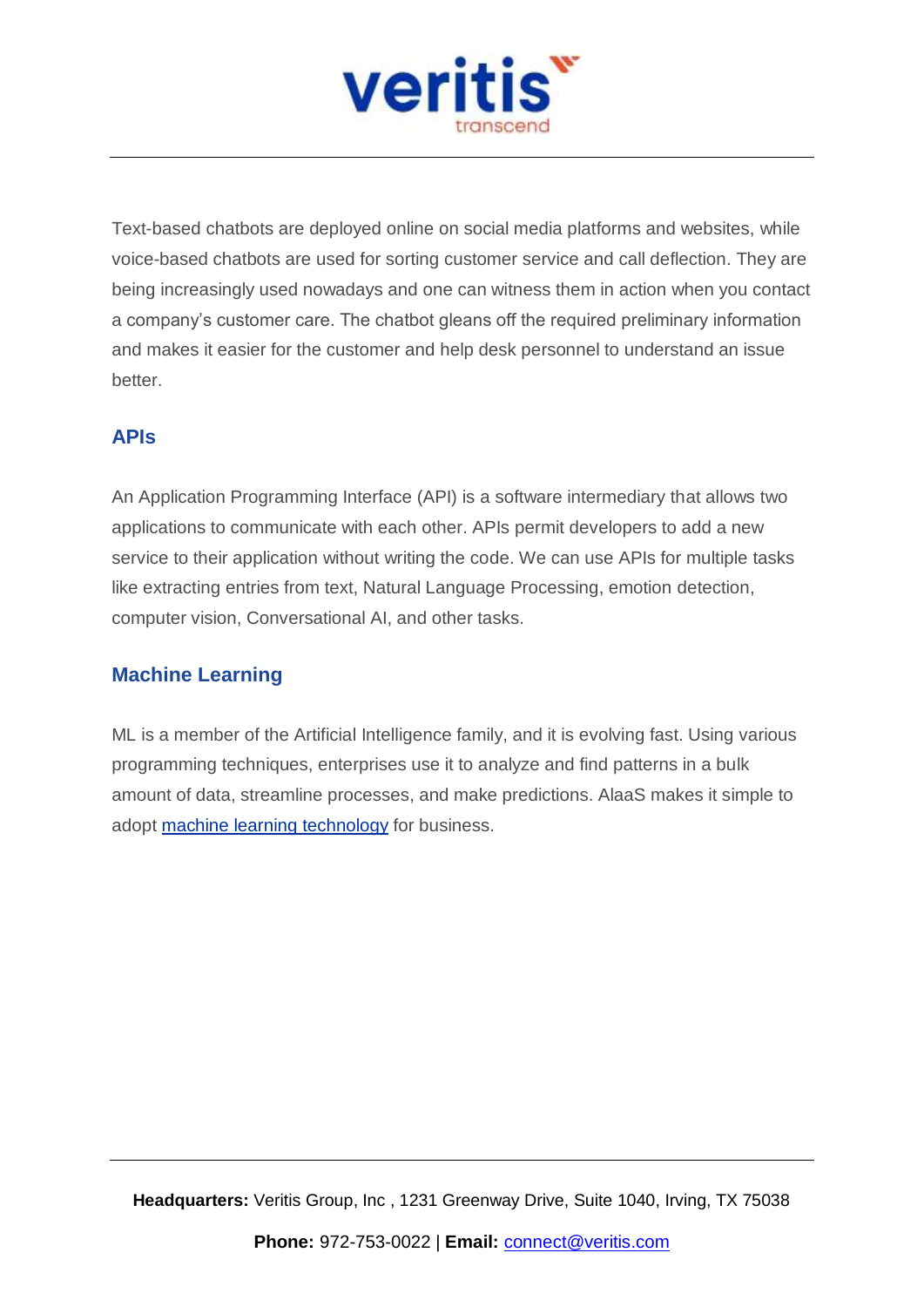#### **Merits of using AIaaS platform**



- **Flexibility** It's flexible. AlaaS offers customization options, and users can implement AI services to their business needs.
- **Easy of set up** It's simple to set up, and no complicated installation is required. Users are allowed to access the required AI features directly.
- **Fee transparency** It's transparent. You are only liable to pay for the AI tools that you use.
- **Scalability** It's scalable. Companies can check whether AIaaS complete the task successfully with profits by starting small projects. If the companies are satisfied, they can scale up or down as per their requirement.
- **Cost** AIaas is a cost-effective solution. Cost-saving is the main point for the emergence of AIaaS in the IT industry. Organizations don't have to invest a huge upfront cost, and they need to pay only for the usage.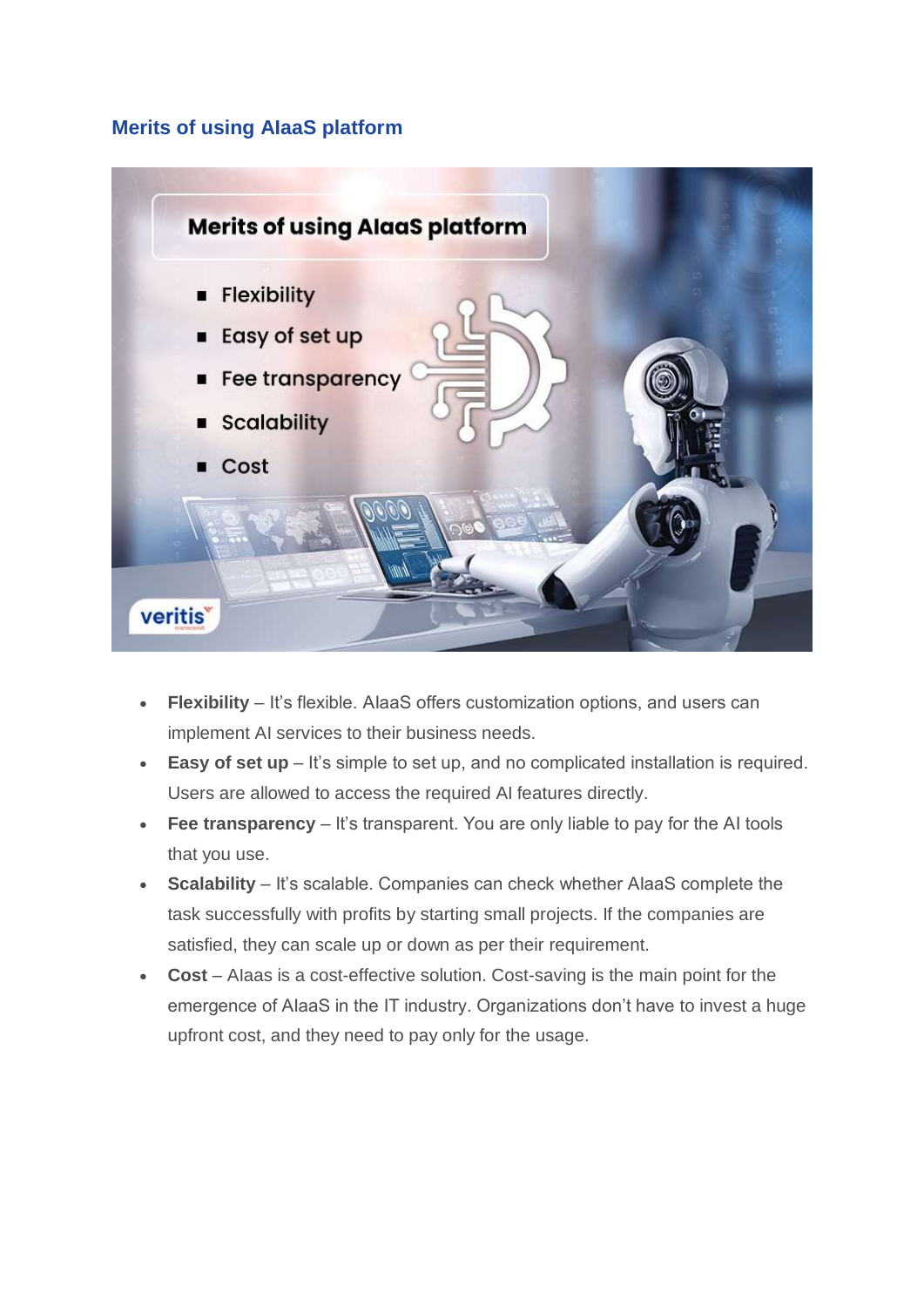

## **Demerits of using AIaaS platform**

- **Security concerns** Artificial Intelligence depends on data, which means your organization needs to share information with a third-party vendor. Privacy enhancing technologies like data masking, should protect the organization's data.
- **Price** Long-term cost is one of the disadvantages of the AIaaS tool. The ongoing prices can quickly pile up as companies add multiple AI features to their business. If you want to continue accessing the resources from the AIaaS service, you have to pay a heavy initial price. Opting for rental agreements will find better profitability.
- **Transparency** In the AIaaS solution, users are entitled to use the services offered by the provider and don't have any access to its inner working. It is complex to understand the underlying process of AIaaS algorithms, which leads to confusion regarding the input and output of the system.
- **Reliance –** Since you rely on multiple third-party vendors, you have to provide data AI software that the industry needs according to their requirements. This can lead to pose a threat to data privacy and data security.

#### **Useful Link: 10 Ways Artificial intelligence (AI) is [Transforming](https://www.veritis.com/blog/10-ways-ai-is-transforming-devops/) DevOps**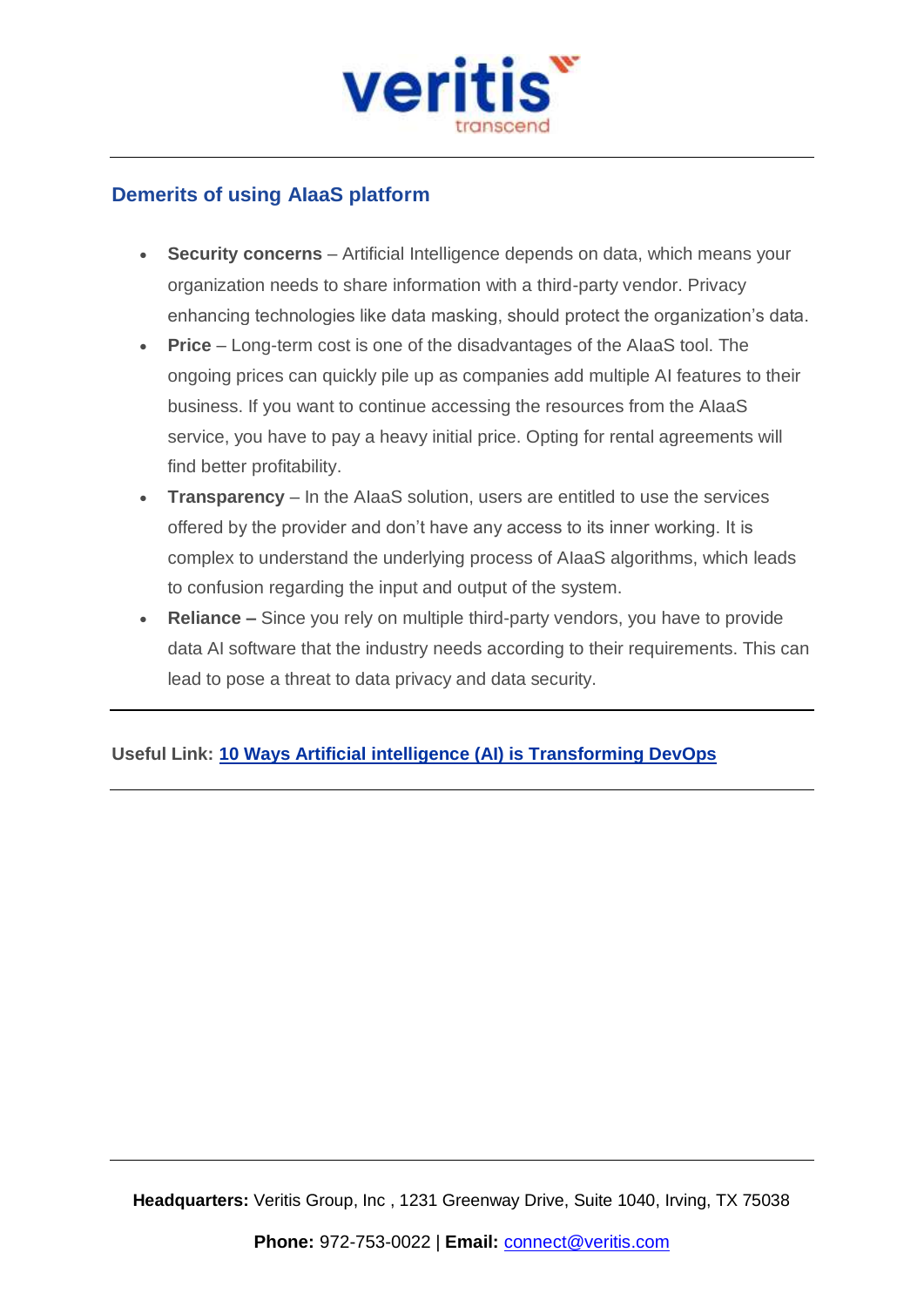#### **Conclusion for Artificial Intelligence as a service**



AI is one of the rapidly growing technologies and will discover multiple niches in the coming years. Artificial Intelligence as a tool allows organizations to exploit ML, AI, and other solutions without investing heavily into maintenance overheads, skilled personnel, or infrastructure.

Although AI is being rapidly used in major IT firms, its execution is still expensive and challenging. As an alternative, industries can avail of Artificial Intelligence as a service to fulfil their requirements. **AIaaS** is the best solution for different purposes with minimum risk and low initial investment. According to industry experts, Artificial Intelligence as a service is expected to grow by a tremendous annual rate of 34.9 percent, with the market expected to reach over USD100 billion by 2025.

AIaaS is always ready to encourage new services, and innovations. With this catchword article, the Veritis team is looking forward to further discussions with clients to engage with the AIaaS tool in their organization.

**Veritis** team can help you drive smart evolution for your business, and technology with **Artificial Intelligence as a service** tool. Our team experts will guide you through